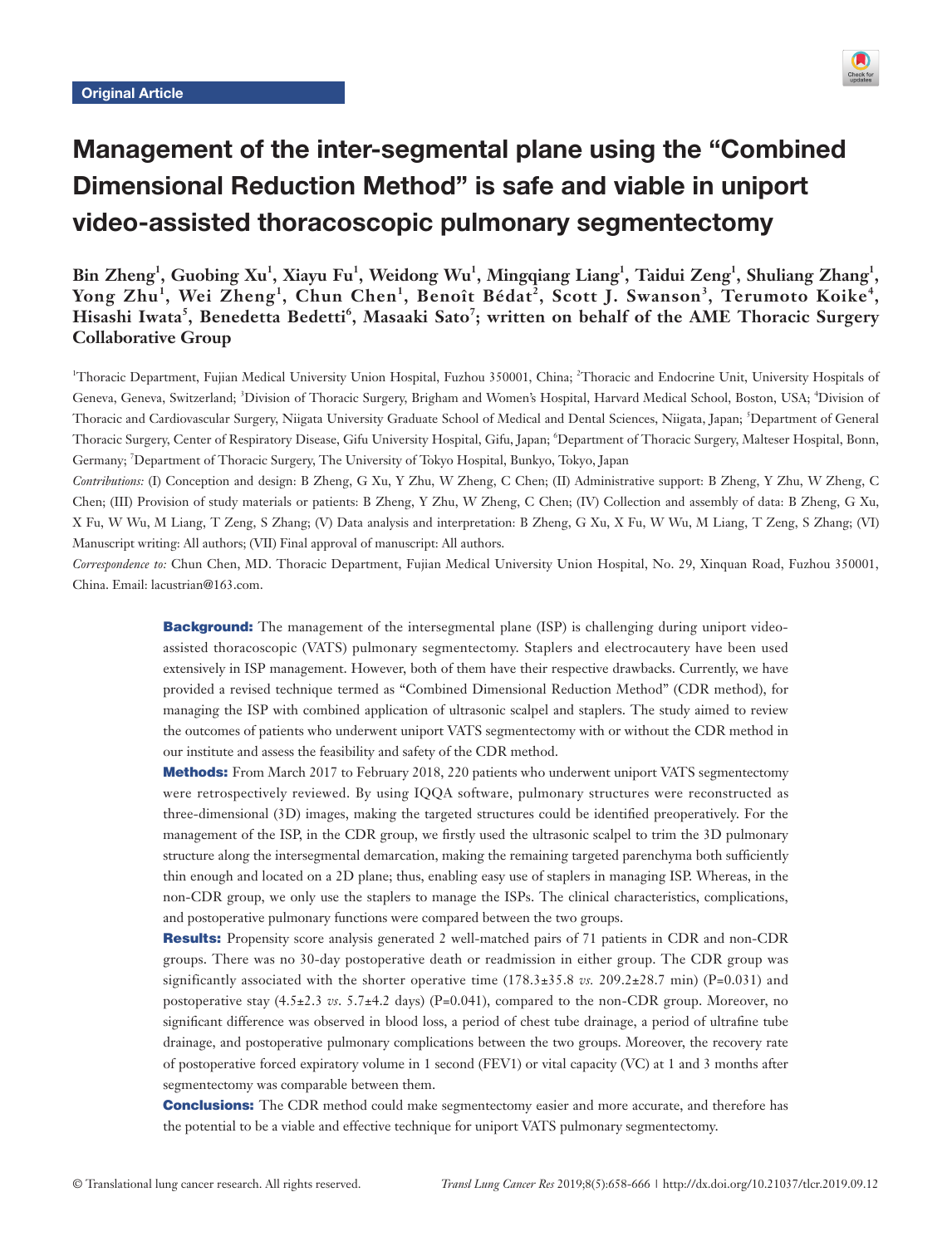Keywords: Intersegmental plane (ISP); segmentectomy; uniport video-assisted thoracoscopic (uniport VATS); ultrasonic scalpel; staplers

Submitted Mar 03, 2019. Accepted for publication Aug 08, 2019. doi: 10.21037/tlcr.2019.09.12 **View this article at:** http://dx.doi.org/10.21037/tlcr.2019.09.12

### Introduction

Computer tomography (CT) screening increases the incidence of finding early-stage lung cancer (1,2). Uniport video-assisted thoracoscopic (VATS) segmentectomy is a parenchyma-sparing technique, considered an effective treatment for early-stage lung cancer, metastases, and benign lesions. However, VATS segmentectomy can be a challenging procedure, as the identification of the segmental structures and the management of intersegmental plane (ISP) is more complicated than in a standard VATS lobectomy. Several methods have been reported for the management of ISP. Some surgeons prefer using staplers, although this practice can shrink the preserved segments and result in insufficient reexpansion. Electrocautery has also been shown to be useful for dissecting the ISP, especially for central lesions (3,4); however, eschars caused by the application of electrocautery make it more difficult to distinguish the ISP, and the use of electrocautery on the lung causes a higher incidence of postoperative air leak (3,5).

Therefore, we have provided a revised technique termed "Combined Dimensional Reduction Method" (CDR method) for uniport VATS segmentectomy, which entails combining the application of ultrasonic scalpel and staplers for the management of ISP. The study aimed to review the results of patients who underwent uniport VATS segmentectomy with or without the CDR method in our institute and to assess the feasibility and safety of the CDR method.

## **Methods**

### *Patients*

From March 2017 to February 2018, 220 patients who underwent uniport VATS segmentectomy were retrospectively reviewed. The inclusion criteria of patient cases were as follows: (I) indication for surgery was discussed in a multidisciplinary team; (II) informed consent obtained from the patients after discussion of the general risks and benefits of pulmonary segmentectomy. The exclusion

criteria of patient cases were the following: (I) age over 75 years old; (II) history of pulmonary tuberculosis or other inflammatory thoracic diseases which could cause severe adhesions; (III) underwent preoperative chemotherapy or radiotherapy; (IV) patients lost to follow-up. Eventually, 189 patients met the selection criteria and were enrolled in our study.

A propensity score matching analysis was conducted to reduce any possible bias regarding preoperative characteristics. The propensity scores were generated using a logistic regression method based on clinically relevant variables such as age, gender, smoking pack years and predicted forced expiratory volume in 1 second (FEV1), which were considered as potential associations with the outcome of interest based on clinical knowledge. After matching, there were 71 patients in the CDR group (segmentectomy with CDR method) and 71 in the non-CDR group (segmentectomy without CDR method). The ethics committee approved this study of Fujian Medical University Union Hospital.

### *Artificial intelligence-assisted mapping planning*

CT images were obtained using 64-slice spiral CT scanner GE Light Speed VCT (GE Healthcare, CT, USA) with a slice thickness of 1.25 mm. Both non-enhanced and contrast-enhanced scans were performed. CT data of all patients were stored in the DICOM format. In both groups, the data for all patients were imported in the IQQA-Guide (EDDA Technology, Princeton, NJ, USA). The software automatically recognizes the pulmonary structures and reconstructs the three-dimensional (3D) pulmonary structures of the bronchial tree, arteries, and veins. The small number of differences between the reconstructed structures and two-dimensional (2D) CT images were manually reconciled. After reconstruction, the data were saved as still images and dynamic videos. Measured 2D data, including diameters of lesions and structures, along with lengths and the angles of branches of vessels and bronchi, were determined by measurement tools in IQQA. The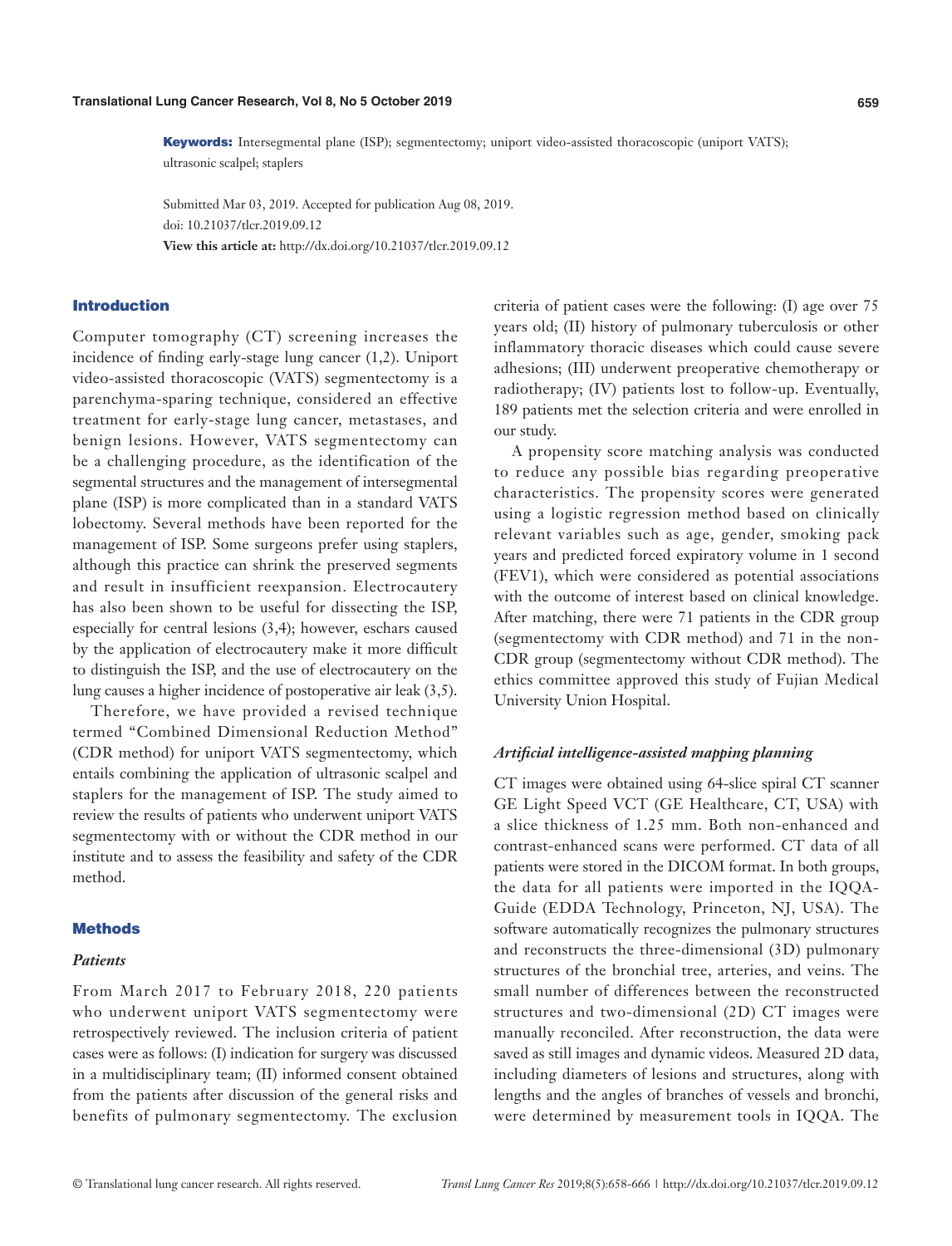# $S^{i}$

**Figure 1** Virtual surgery was performed on the reconstructed dynamic 3D model (take RS8 as an example). All 2D data of segmental structures were analyzed, including the location, length, number of branches, diameter of branches, and angle of branches. S\* means subsuperior segment.

positional relationship between lesions and the segmental structures were defined, and the possible variant segmental structures were analyzed. Virtual surgery was performed on the reconstructed dynamic 3D model (*Figure 1*), and the remaining pulmonary volume was calculated to evaluate the feasibility of the proposed operation strategies. The treatment plan was finally defined after optimization of the individualized virtual surgery.

### *Surgical procedures*

In this study, all of the surgeries were performed by the same group of surgeons. After endotracheal intubation with either a left- or right-sided double-lumen endotracheal tube, the affected lung was deflated as soon as the thoracic cavity was opened. Pulmonary segmentectomy was performed via uniportal thoracoscopy incision (3.5 to 4 cm long). During segmentectomy, we did not routinely palpate the lung to find the nodule. Instead, the targeted segment bronchi, arteries, and veins were directly identified according to the artificial intelligence-assisted mapping planning. Targeted segmental structures were dissected by ligation or stapler cutting. Finally, the deflated lung was

### **660 Zheng et al. CDR method in uniportal VATS segmentectomy**

inflated completely with controlled airway pressure with pure oxygen under the pressure of 20 cmH2O, with the bronchus of the operation side open to the atmosphere while continuing the ventilation of the contralateral lung (6,7). Ten to fifteen minutes later, a demarcation line developed between the inflated targeted segment and the deflated adjacent segments, with the inflated-deflated line representing the intersegmental border.

Regardless of segmentectomy type, the ISPs were all presented as 3D structures. In the CDR group, according to the guidance of intersegmental deflation-inflation demarcation, we firstly used an ultrasonic scalpel to cut the intersegmental parenchyma from the hilum to the distal part, lifting the bronchial stump away from the hilum, finishing nearly three-fourths of the proximal parenchyma division, and making the remaining peripheral parenchyma of the targeted segment thin enough (*Figure 2A*). In this way, the staplers could thus be quickly orientated in the resection plane to cut the remaining parenchyma (*Figure 2B*), whereas, in the non-CDR group, we use the staplers only to manage the ISPs.

An adequate surgical margin was controlled during segmentectomy. We defined the adequate margin as the resection margin  $\geq 2$  cm or the ratio of (resection margin/ tumor diameter)  $\geq 1$ . If the margin was not enough, additional resection of the adjacent segment or subsegment was performed.

### *CDR method protocols*

In the CDR method, the "combine" term describes two components: (I) the preoperative IQQA reconstruction together with intraoperative guidance and confirmation for precise segmentectomy; and (II) the combined application of ultrasonic scalpel and staplers to the management of ISP during surgery. Similarly, "dimensional reduction" also has two components. (I) 2D measured data from CT scan, including nodule locations, number of branches, angle of branches, and lengths of branches, as determined by measurement tools of 3D software. (II) The use of an ultrasonic scalpel to perform the plasticity, making the remaining targeted parenchyma both sufficiently thin enough and located on a 2D plane, thus enabling easy use of staplers in managing ISP, especially in uniportal operations.

### *Postoperative management protocols*

All patients were extubated in theater and transferred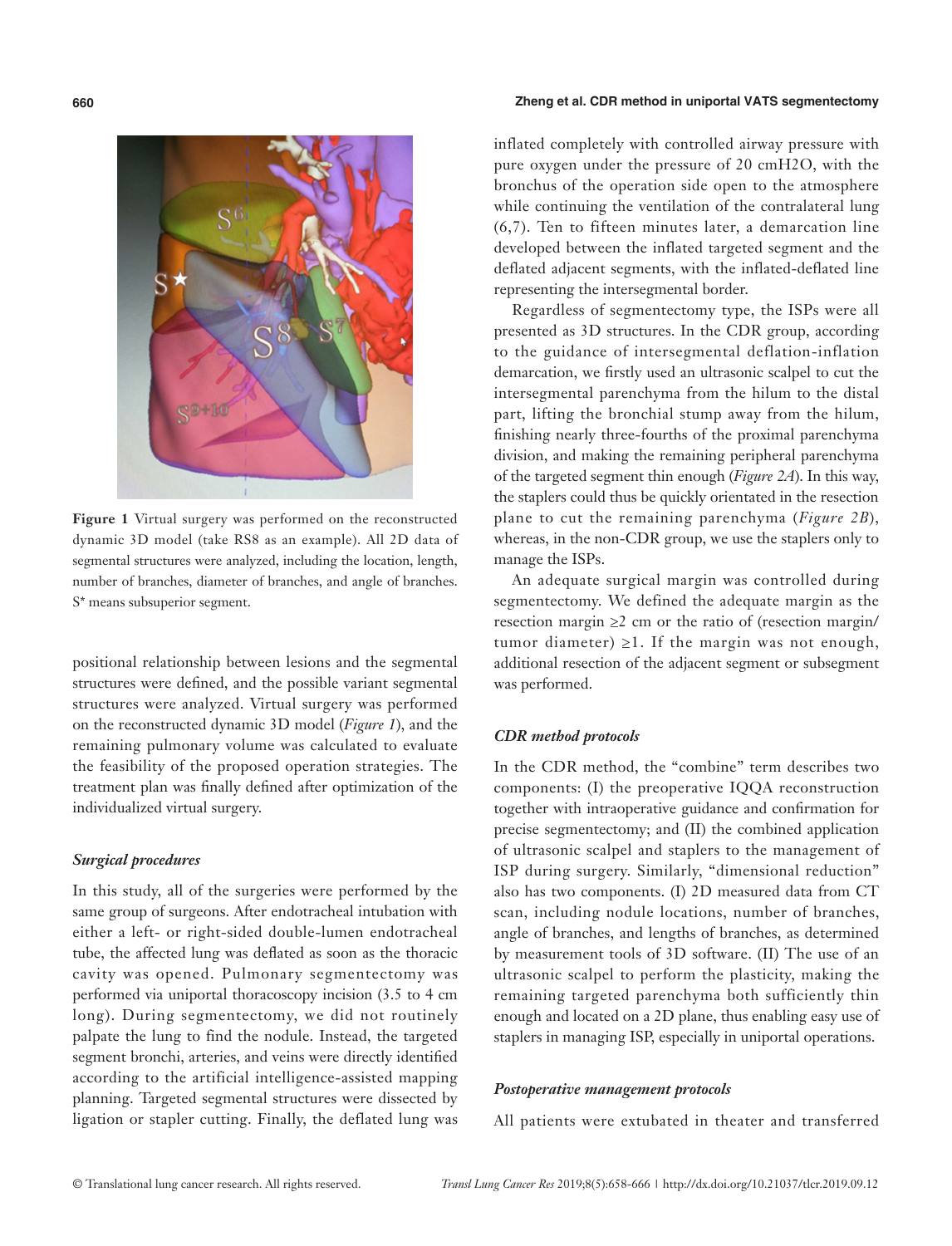

**Figure 2** Intersegmental plane management procedures of Combined Dimensional Reduction Method. (A) Ultrasonic scalpel was used to perform the plasticity of pulmonary parenchyma along the intersegmental plane, making remaining targeted parenchyma sufficiently thin and located on a 2D plane. (B) Staplers were used to do the cutting of the remaining parenchyma according to the intersegmental plane.

to the general ward. A chest tube (28 Fr) was used as an upper drainage tube, and an ultrafine chest drainage tube (ABLE, 8 Fr, Guangdong Baihe Medical Technology Co., Guangdong, China) was set as the lower tube. Generally, withdrawal criterion of the upper chest tube was considered to be the absence of air leak through the tube, and after removing the upper tube, we commonly left the ultrafine tube in place for drainage of pleural effusion. The day after chest tube withdrawal, a chest x-ray was performed to detect for a pneumothorax. The ultrafine chest tube was removed when the pleural fluid drainage was under 200 mL per day.

If all conditions were met, meaning no complications occurred in the postoperative period, a chest X-ray showed no pneumothorax, severe pleural effusion or pulmonary infection, and the patients had good ambulation, then the patients were discharged.

## *Follow up*

Patients were scheduled for follow-up examinations at our out-patient department in 1 and 3 months after surgery, and then every 3 months for the first 2 years following surgery. During follow-up, patients underwent the following examinations: medical history, physical examination, chest radiography, neck-abdomen CT scans, and abdominal ultrasonography. The pulmonary function test was measured at 1 and 3 months postoperatively. Moreover, the bronchoscope, brain MR, bone scan, or PET-CT was conducted if indicated.

### *Data analysis and statistics*

Propensity score matching was conducted to reduce the bias of the study and control the potential differences in the preoperative characteristics of patients in both groups. The propensity scores were calculated, using a logistic regression based on clinically relevant preoperative variables, including age, gender, amount of packs smoked per year, and predicted FEV1. Patients were matched 1:1 by the nearest neighbor matching without replacement.

The outcomes of interest in our study were the operation time, blood loss of the operation, period of chest tube drainage, the period of ultrafine tube drainage, postoperative stay, postoperative pulmonary complications, and the recovery rate of postoperative FEV1 and vital capacity (VC). Operation time was defined as the time from skin incision to skin closure. Blood loss was defined as the bleeding volume during surgery. Period of chest tube drainage defined as the date from surgery to remove the chest tube. Period of ultrafine tube drainage defined as the date from surgery to remove the ultrafine tube. Postoperative stay defined as the date from surgery to discharge. Postoperative pulmonary complications mainly consisted of pulmonary infection, delayed pneumothorax, and prolonged air leak. The pulmonary infection required positive sputum cultures or clear clinical and radiographic evidence of consolidation. A prolonged air leak was defined as air leakage lasting 7 days or more. Delayed pneumothorax was defined as pneumothorax inclusive of increasing residual dead space on the surgical side after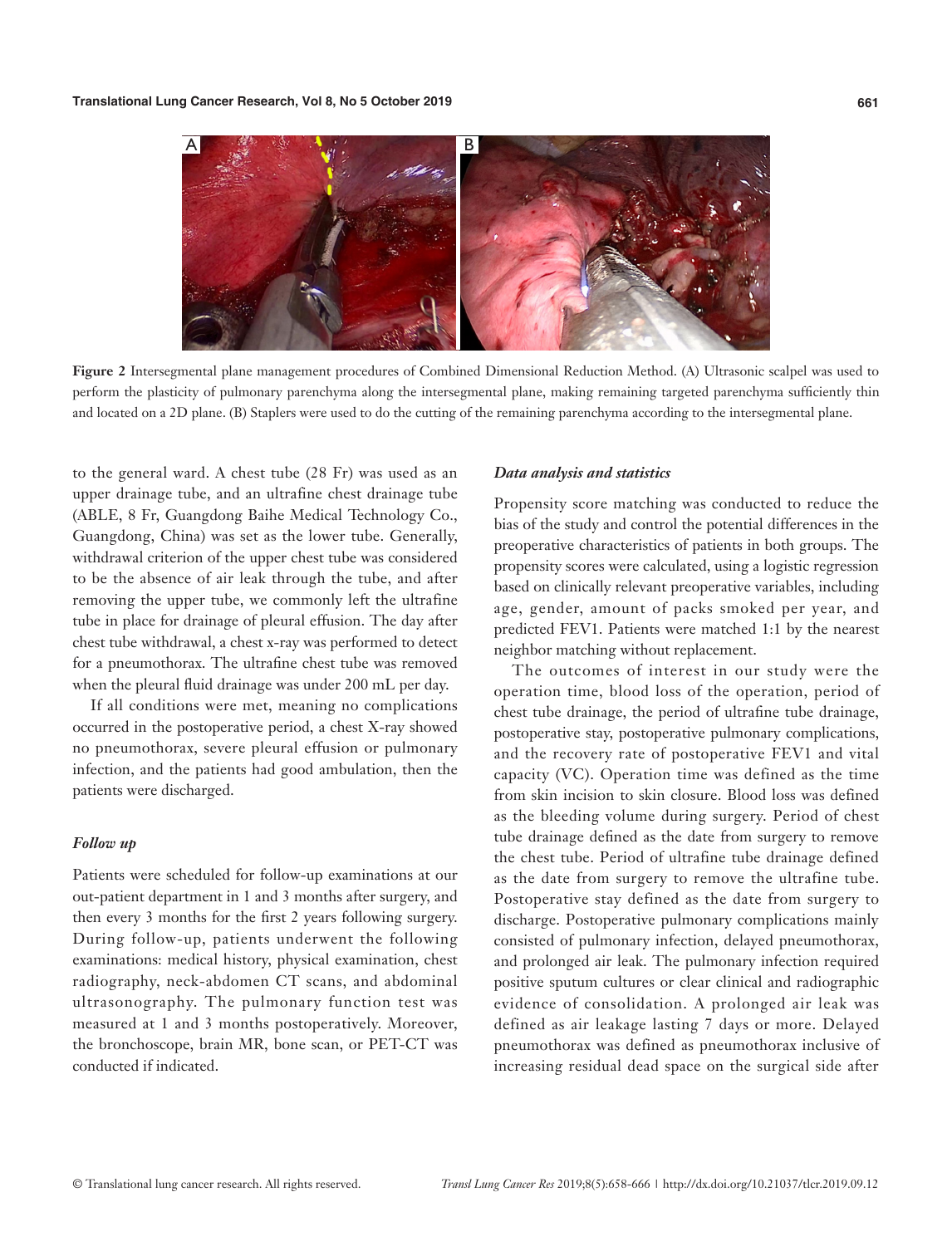**Table 1** Clinical characteristics of patients in the non-CDR and CDR groups

| Characteristics                | Non-CDR group (n=71), n (%) | CDR group (n=71), n (%) | P     |
|--------------------------------|-----------------------------|-------------------------|-------|
| Age (year), mean $\pm$ SD      | $54.6 \pm 11.8$             | $52.2 + 9.9$            | 0.191 |
| Sex                            |                             |                         | 0.077 |
| Male                           | 19 (26.8)                   | 29 (40.8)               |       |
| Female                         | 52 (73.2)                   | 42 (59.2)               |       |
| Tumor size (mm), mean $\pm$ SD | $10.5 \pm 5.3$              | $9.7 + 5.3$             | 0.404 |
| Types of segmentectomy         |                             |                         | 0.867 |
| Segmentectomy                  | 36 (50.7)                   | 40 (56.3)               |       |
| Multi-segmentectomy            | 29 (40.8)                   | 19 (26.8)               |       |
| Subsegmentectomy               | 1(1.4)                      | 6(8.5)                  |       |
| <b>Others</b>                  | 5(7.0)                      | 6(8.5)                  |       |
| Pathological diagnosis         |                             |                         | 0.064 |
| Adenocarcinoma                 | 56 (78.9)                   | 64 (90.1)               |       |
| Other malignancy               | 2(2.8)                      | 1(1.4)                  |       |
| Benign nodule                  | 13 (18.3)                   | 6(8.5)                  |       |

CDR, Combined Dimensional Reduction Method; SD, standard deviation.

chest tube removal. A pulmonary function test was carried out with a spirometer (CHESTAC-8800, CHEST M.I., Tokyo, Japan) in our hospital. The FEV1 and VC were measured at 1 and 3 months postoperatively. Predicted postoperative pulmonary function was calculated according to the previously reported formula (8). The actual degree of postoperative functional loss in proportion to the resected lung volume was calculated as the recovery rate, by the following formula: (measured postoperative value/predicted postoperative value) ×100%.

JMP 12.2.0 software (SAS Institute, Inc., Cary, NC, USA) was used for statistical evaluations. Data between groups were compared, using the Student *t*-test, Pearson  $\chi^2$  test, Fisher's exact test or the 2-sample rank-sum test, if appropriate. In all comparisons, 2-tailed tests were performed. Differences between groups were considered significant when P was less than 0.05. The continuous data were expressed as mean ± standard deviation (SD). Categorical data were expressed as counts and proportions.

### **Results**

Propensity score analysis generated 2 well-matched pairs of 71 patients in both groups. The clinical characteristics

of the study population (n=142) are summarized in *Table 1*. In the CDR group, there were 42 female and 29 male patients, with a mean age of 52.2 years. There were 40, 19, and 6 patients underwent segmentectomy, multisegmentectomy, and subsegmentectomy, respectively, and most of the cases were adenocarcinoma (n=64, 90.1%). In regards to the non-CDR group, which included 52 women and 19 men, there were 36, 29, and 1 patient underwent segmentectomy, multi-segmentectomy, and subsegmentectomy, respectively. Similarly, most of the cases were adenocarcinoma (n=56, 78.9%). There was no significant difference in the observed variables of clinical characteristics, such as age, gender, tumor size, type of segmentectomy, and pathological diagnosis. The locations of the resected pulmonary segments are summarized in *Table 2*. Resected segment groups included segmentectomy, multi-segmentectomy, subsegmentectomy, along with other kinds of segmentectomy. Right  $S^1$ , right  $S^6$ , upper division, and lingular division were the most commonly resected segments.

The operative characteristics are summarized in *Table 3*, including the operation time, blood loss of the operation, period of chest tube drainage, a period of ultrafine tube drainage, postoperative stay, and postoperative pulmonary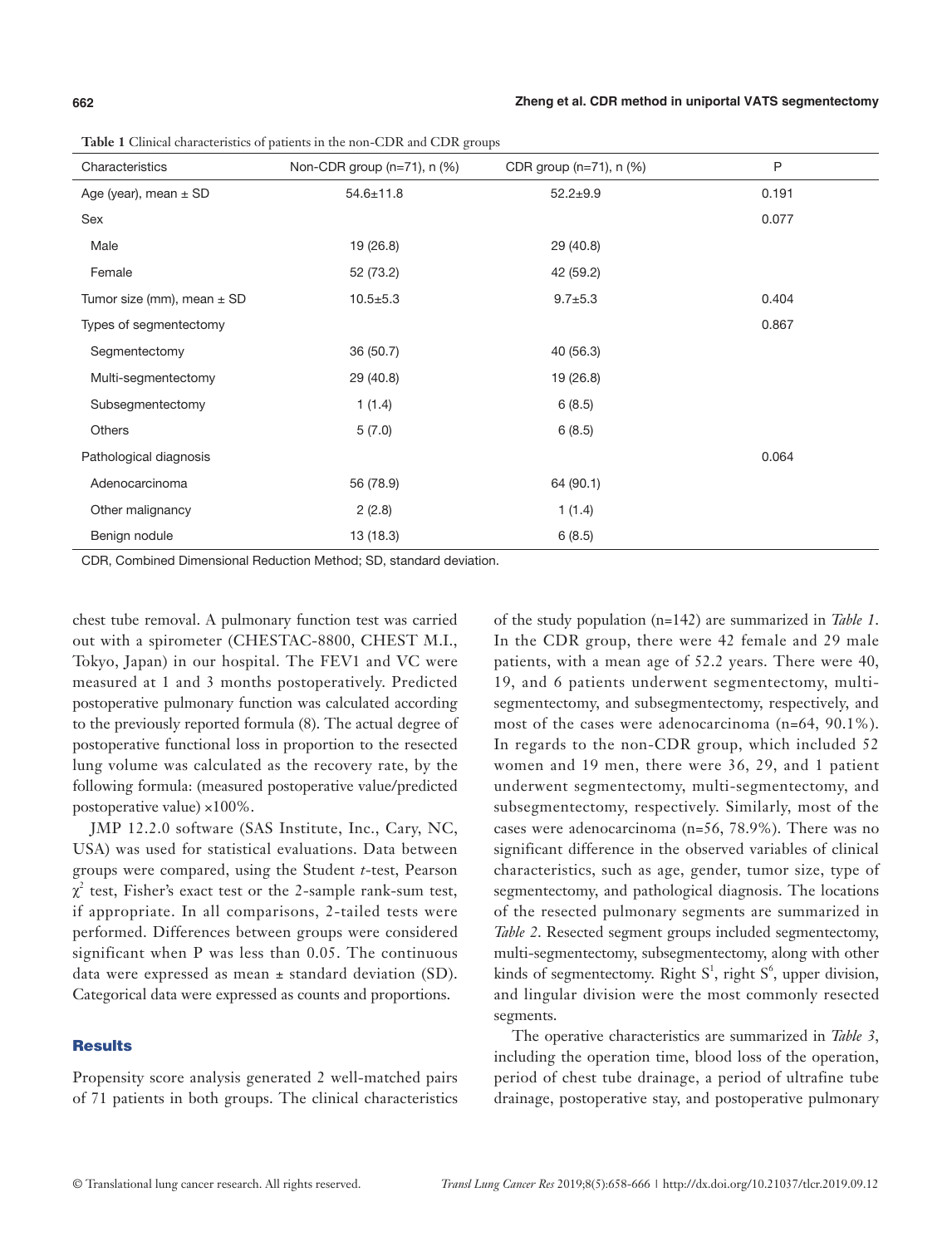### **Translational Lung Cancer Research, Vol 8, No 5 October 2019 663**

|  |  |  |  |  |  | Table 2 Location of resected segments |
|--|--|--|--|--|--|---------------------------------------|
|--|--|--|--|--|--|---------------------------------------|

| Locations          | Non-CDR group<br>$(n=71)$ | CDR group<br>$(n=71)$ | Total          |
|--------------------|---------------------------|-----------------------|----------------|
| Right upper        |                           |                       |                |
| S <sup>1</sup>     | 5                         | 11                    | 16             |
| S <sup>2</sup>     | 6                         | $\overline{4}$        | 10             |
| $S^1 + S^2$        | $\overline{7}$            | 5                     | 12             |
| S <sup>3</sup>     | $\overline{4}$            | 6                     | 10             |
| S <sup>3b</sup>    | 0                         | $\mathbf{1}$          | $\mathbf{1}$   |
| $S^1 + S^3$        | $\mathbf{1}$              | $\mathbf{1}$          | $\overline{2}$ |
| <b>Right lower</b> |                           |                       |                |
| $S^6$              | 11                        | 9                     | 20             |
| $S^7$              | $\mathbf{1}$              | $\overline{0}$        | $\mathbf{1}$   |
| $S^8$              | 3                         | $\mathbf{1}$          | $\overline{4}$ |
| S <sup>9</sup>     | $\mathbf{1}$              | 0                     | $\mathbf{1}$   |
| Left upper         |                           |                       |                |
| $S^{1+2}$          | $\overline{\mathcal{L}}$  | $\overline{7}$        | 11             |
| $S^{1+2a+b}$       | $\mathbf{1}$              | $\overline{4}$        | 5              |
| $S^{1+2a+b+S3}$    | 0                         | $\mathbf{1}$          | 1              |
| S <sup>3</sup>     | 3                         | $\overline{c}$        | 5              |
| Upper division     | 10                        | $\overline{7}$        | 17             |
| Lingular division  | 7                         | 6                     | 13             |
| Left lower         |                           |                       |                |
| $\text{S}^6$       | 5                         | 0                     | 5              |
| $S^8$              | $\overline{c}$            | $\overline{4}$        | 6              |
| $S^9$              | 0                         | $\overline{c}$        | $\overline{2}$ |

CDR, Combined Dimensional Reduction Method.

complications. The operative time in the CDR group was shorter than that in the non-CDR group  $(178.3\pm35.8$  $vs. 209.2\pm28.7$  min) (P=0.031). Postoperative stay in the CDR group was shorter than that in the non-CDR group  $(4.5 \pm 2.3 \text{ vs. } 5.7 \pm 4.2 \text{ days})$  (P=0.041). There was no significant difference in blood loss, a period of chest tube drainage, a period of ultrafine tube drainage, and postoperative pulmonary complications. Pulmonary infection was observed in 7 patients (4.9%), 3 of whom were patients in the non-CDR group, and 4 of whom were patients in the CDR group. Two patients had a delayedonset pneumothorax (1.4%), with 1 patient in the nonCDR group, and 1 patient in the CDR group. Two patients needed re-chest-drainage, 1 patient for 2 days, and the other for 5 days. Two patients had prolonged air leaks (1.4%), with 1 patient in the non-CDR group, and 1 patient in the CDR group. Two patients had chest drainage, 1 patient's lasting for 12 days, and the other's last for 8 days. Other postoperative complications happened in 2 patients, including liver dysfunction in 1 patient in the non-CDR group and severe arrhythmia in 1 patient in the CDR group. There was no 30-day postoperative death or readmission in either group, and the recovery rate of postoperative FEV1 or VC at 1 and 3 months after segmentectomy was comparable between them (*Figure 3*).

### **Discussion**

In recent years, more and more evidence has suggested that anatomic pulmonary segmentectomy appears to be a valid alternative to VATS lobectomy in patients with early-stage non-small cell lung cancer (9-14). However, the location of the nodule, precise resection, and management of ISP remain significant challenges for thoracic surgeons.

Several techniques to locate the nodule for a better resection were evaluated. Besides palpation of small nodules during segmentectomy, there are several other invasive marking techniques such as marking using a hook wire, using various dyes or special agents (15,16). These techniques have many limitations, including diffusion of the dyes, complications including pneumothorax, hemorrhage, dislodgement, and even fatal air embolisms (15,17,18). Multiple segments are often involved in the growth of lesions, and anatomic variation of the segmental structures often occur, which makes it difficult to perform precise segmentectomy and achieve radical resection. In our study, a 3D digital reconstruction system was used to reveal the relationship between the lesions and intra-pulmonary vessels and bronchi, and to obtain anatomic information on the whole-lung volume, lesion volume, location, and length and diameter of each structure. Individualized segmentectomy was planned, with consideration of the proper tumor margin. Resection planes were designed during preoperative virtual surgery.

According to previous reports, pulmonary complications after pulmonary segmentectomy ranged from 6.6% to 17.3% (4,19). Additionally, persistent air leak or delayed pneumothorax after segmentectomy is prevalent and increases surgical morbidity (20). Previous reports also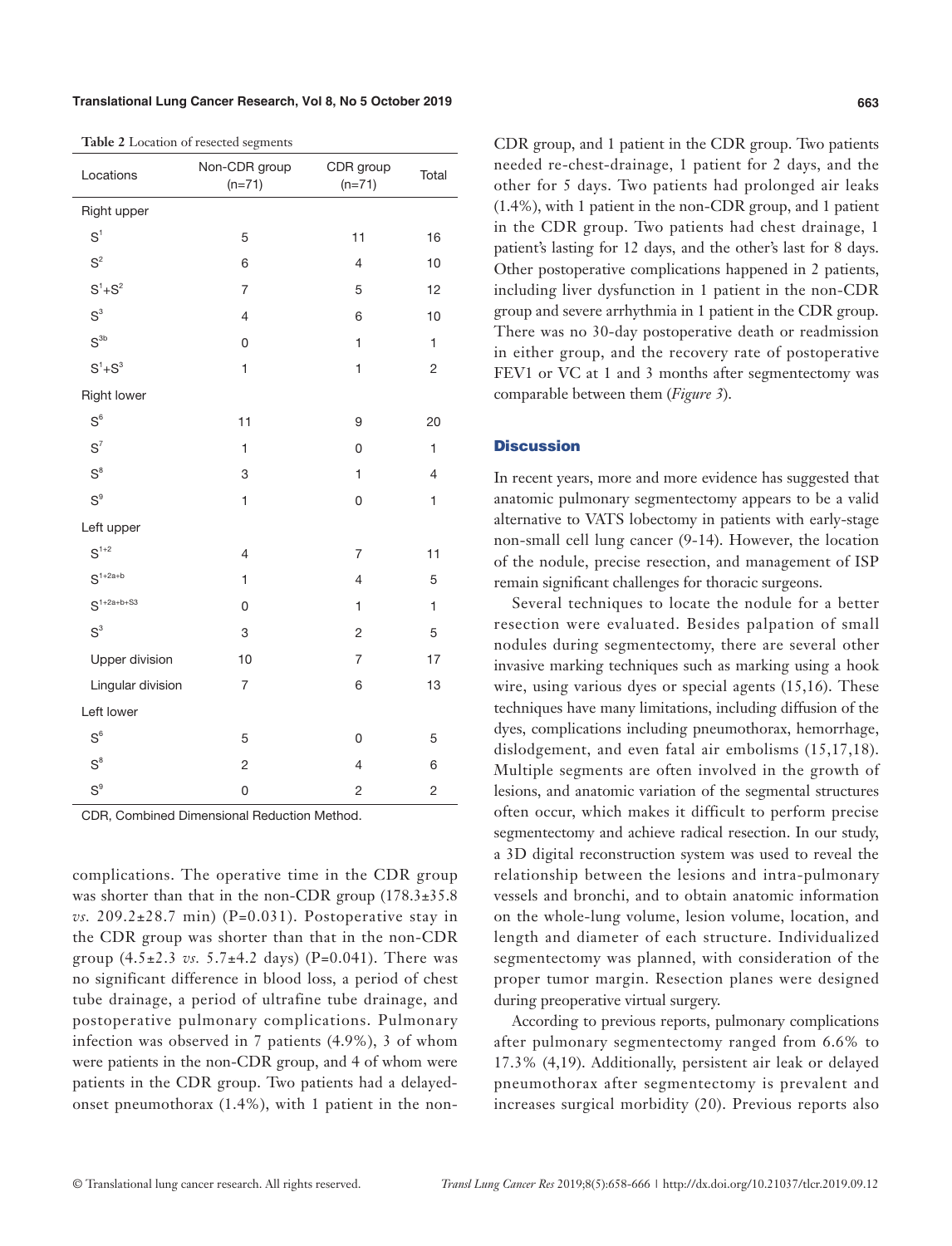### **664 Zheng et al. CDR method in uniportal VATS segmentectomy**

**Table 3** Clinical, operative characteristics of patients in the non-CDR and CDR groups

| <u>xwee a community operative engravements of patients in the hold cas it and cas it groups</u> |                        |                    |       |  |  |  |
|-------------------------------------------------------------------------------------------------|------------------------|--------------------|-------|--|--|--|
| Characteristics                                                                                 | Non-CDR group $(n=71)$ | CDR group $(n=71)$ | P     |  |  |  |
| Operation time (min), mean $\pm$ SD                                                             | $209.2 \pm 28.7$       | $178.3 \pm 35.8$   | 0.031 |  |  |  |
| Blood loss (mL), mean $\pm$ SD                                                                  | $69.2 \pm 37.2$        | $50.7 \pm 27.4$    | 0.077 |  |  |  |
| Period of chest tube drainage (days), mean $\pm$ SD                                             | $3.2 \pm 2.0$          | $2.7 \pm 1.7$      | 0.115 |  |  |  |
| Period of ultrafine tube drainage (days), mean $\pm$ SD                                         | $4.4 \pm 1.9$          | $4.0 \pm 1.5$      | 0.154 |  |  |  |
| Postoperative stay (days), mean $\pm$ SD                                                        | $5.7 + 4.2$            | $4.5 \pm 2.3$      | 0.041 |  |  |  |
| Postoperative complication, n (%)                                                               |                        |                    | 0.980 |  |  |  |
| Pulmonary infection                                                                             | 3(4.2)                 | 4(5.6)             |       |  |  |  |
| Delayed pneumothorax                                                                            | 1(1.4)                 | 1(1.4)             |       |  |  |  |
| Prolonged air leaks                                                                             | 1(1.4)                 | 1(1.4)             |       |  |  |  |
| <b>Others</b>                                                                                   | 1(1.4)                 | 1(1.4)             |       |  |  |  |

CDR, Combined Dimensional Reduction Method; SD, standard deviation.



**Figure 3** Pulmonary function after segmentectomy. (A) Forced expiratory volume in 1 second (FEV1) at 1 and 3 months after segmentectomy in the non-CDR group (regular line) and CDR group (spotted line). (B) Vital capacity (VC) at 1 and 3 months after segmentectomy in the non-CDR group (regular line) and CDR group (spotted line). The y-axis shows the recovery rate. Error bars are expressed as mean ± SD. CDR, Combined Dimensional Reduction Method.

suggested that the incidence of delayed pneumothorax ranged from 2.2% to 18% (20,21). Several methods to prevent air leak from the opening of ISP after segmentectomy were evaluated (4,5,20,21). The advantage of the pleural suture method, which includes mechanical stapling, is the reduction of the risk for postoperative pulmonary complications. However, other studies have indicated that it might cause shrinkage of the preserved segment, and so the influence of the method on the postoperative pulmonary function is still controversial (3,12,20). When a surgical stapler is used, it is difficult

to identify the preserved intersegmental vein during dissection accurately. Performing a less extensive resection might cause insufficient surgical margins. Extension of the resection to the adjacent segment may injure the marginal vein and lead to congestion in the residual segment (20). Several studies have reported intraoperative blood loss, and postoperative air leak was almost similar between intersegmental dissection with electrocautery and the stapler (4,20). However, eschars caused by the application of electrocautery make it more difficult to distinguish the ISP.

To the best of our knowledge, our study is the first study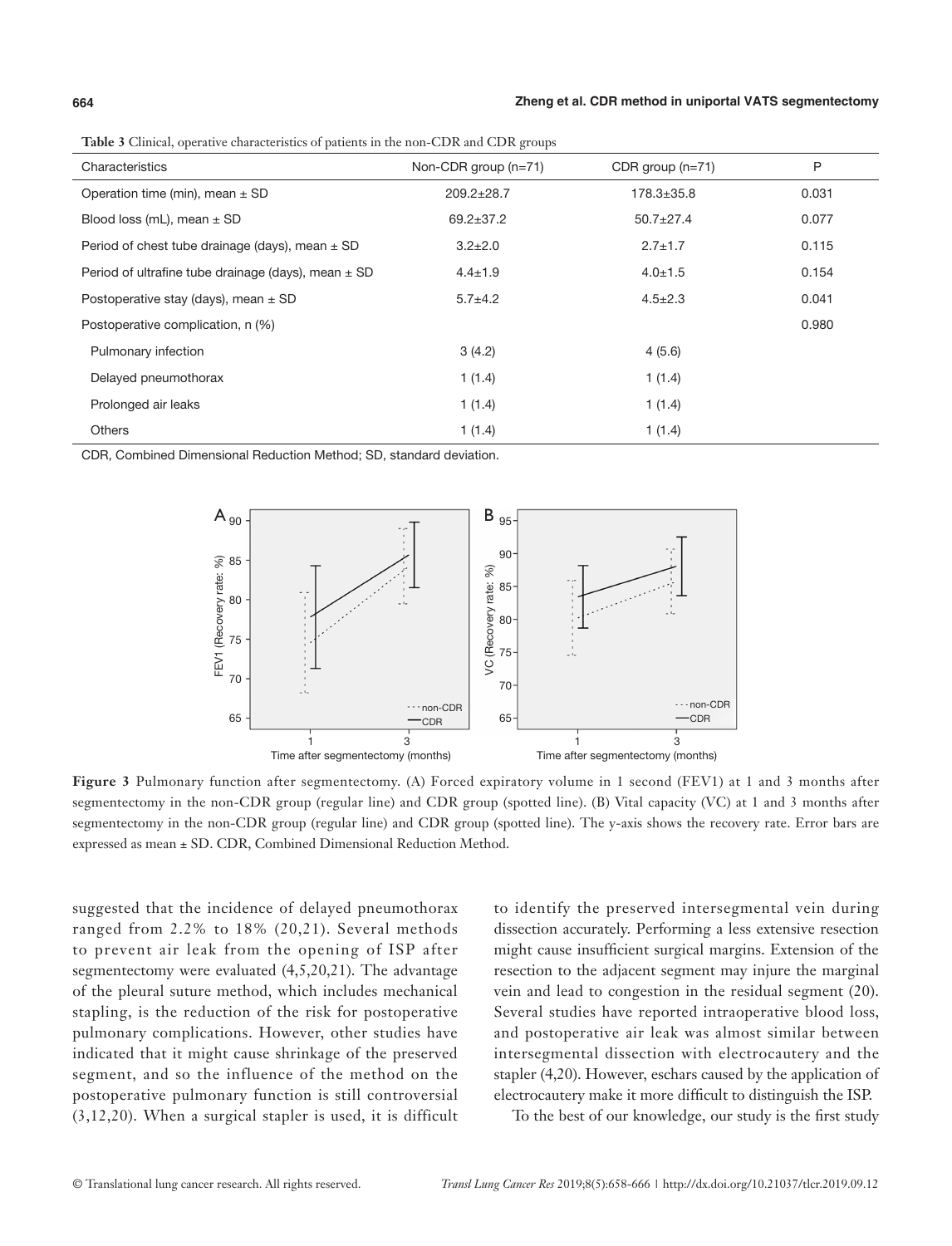### **Translational Lung Cancer Research, Vol 8, No 5 October 2019 665**

to report on the combined usage of ultrasonic scalpel and stapler for management of ISP. As mentioned earlier, both staplers and electrocautery have been used extensively in ISP management, but despite their strengths, both have their respective drawbacks. Ohtsuka *et al*. reported on the comparison between the combined use of electrocautery and staplers against the use of electrocautery alone. They found that the use of staplers in addition to electrocautery may lead to the reduction of prolonged air leak (4). The effect of ultrasonic scalpels for management of ISP is still under debate. Matsumura *et al*. who suggest the possible superiority of this method, firstly reported the surgical technique of pulmonary segmentectomy by ultrasonic scalpel for the dissection of the ISP associated with absorbable sealing materials to cover the cut surface of the lung (22). However, Takagi *et al*. had reported that the incidence of the late onset of a pulmonary fistula was higher when a harmonic scalpel was used, as compared with electrocautery (21). In the current study, the use of ultrasonic scalpel and staplers for management of ISP was associated with the shorter operating time and postoperative stay, with no significant differences in the period of tube drainage as well as the incidence of postoperative complication than the conventional non-CDR method. Thus, we believe that the combined use of ultrasonic scalpel and stapler is an effective method with acceptable postoperative complications. Moreover, the CDR method was also superior in terms of the cost-effectiveness, as the reducing numbers of using staplers and the shorter postoperative hospital stay.

Those 4 parameters of age, gender, the number of cigarette packs smoked per year and predicted FEV1 for propensity matching seems not correlated to some of the outcomes. The parameters are one of the limitations of our study, and some better markers should be applied in the future. However, we had controlled the potential variables as far as possible, including that the same group of surgeons conducted all of the surgeries in this study, and after matching. There was no significant difference in the observed variables of clinical characteristics, such as age, gender, tumor size, type of segmentectomy and pathological diagnosis. Thus we believe it is receivable to conduct the comparisons. Besides, our research also limited in its retrospective nature and the limited numbers of enrolled patients. Overall, however, the bulk of evidence indicates that the CDR method could aid in facilitating the ease and precision of uniport VATS segmentectomy, and has the potential to be an efficacious and practical technique for pulmonary segmentectomy

### Acknowledgments

*Funding:* The study was supported by the Medical Innovation Project of Fujian Health and the Family Planning Commission (2015-CX-19), Fujian Provincial Major Special Projects (2017YZ0101), and Provincial Science and Technology Leading Project (2018Y0032).

## Footnote

*Conflicts of Interest:* The author has no conflicts of interest to declare.

*Ethical Statement:* This study was approved by the ethics committee of Fujian Medical University Union Hospital (No. 2018020). Informed consent obtained from the patients after discussion of the general risks and benefits of pulmonary segmentectomy. The authors are accountable for all aspects of the work in ensuring that questions related to the accuracy or integrity of any part of the work are appropriately investigated and resolved.

### **References**

- 1. Saghir Z, Dirksen A, Ashraf H, et al. CT screening for lung cancer brings forward early disease. The randomised Danish Lung Cancer Screening Trial: status after five annual screening rounds with low-dose CT. Thorax 2012;67:296-301.
- 2. Yao F, Wang J, Yao J, et al. Reevaluation of the efficacy of preoperative computed tomography-guided hook wire localization: A retrospective analysis. Int J Surg 2018;51:24-30.
- 3. Yoshimoto K, Nomori H, Mori T, et al. Comparison of postoperative pulmonary function and air leakage between pleural closure vs. mesh-cover for intersegmental plane in segmentectomy. J Cardiothorac Surg 2011;6:61.
- 4. Ohtsuka T, Goto T, Anraku M, et al. Dissection of lung parenchyma using electrocautery is a safe and acceptable method for anatomical sublobar resection. J Cardiothorac Surg 2012;7:42.
- 5. Matsumoto M, Shirahashi K, Yamamoto H, et al. Division of the intersegmental plane using electrocautery for segmentectomy in clinical stage I non-small cell lung cancer. J Thorac Dis 2018;10:S1215-21.
- 6. Wang J, Xu X, Wen W, et al. Modified method for